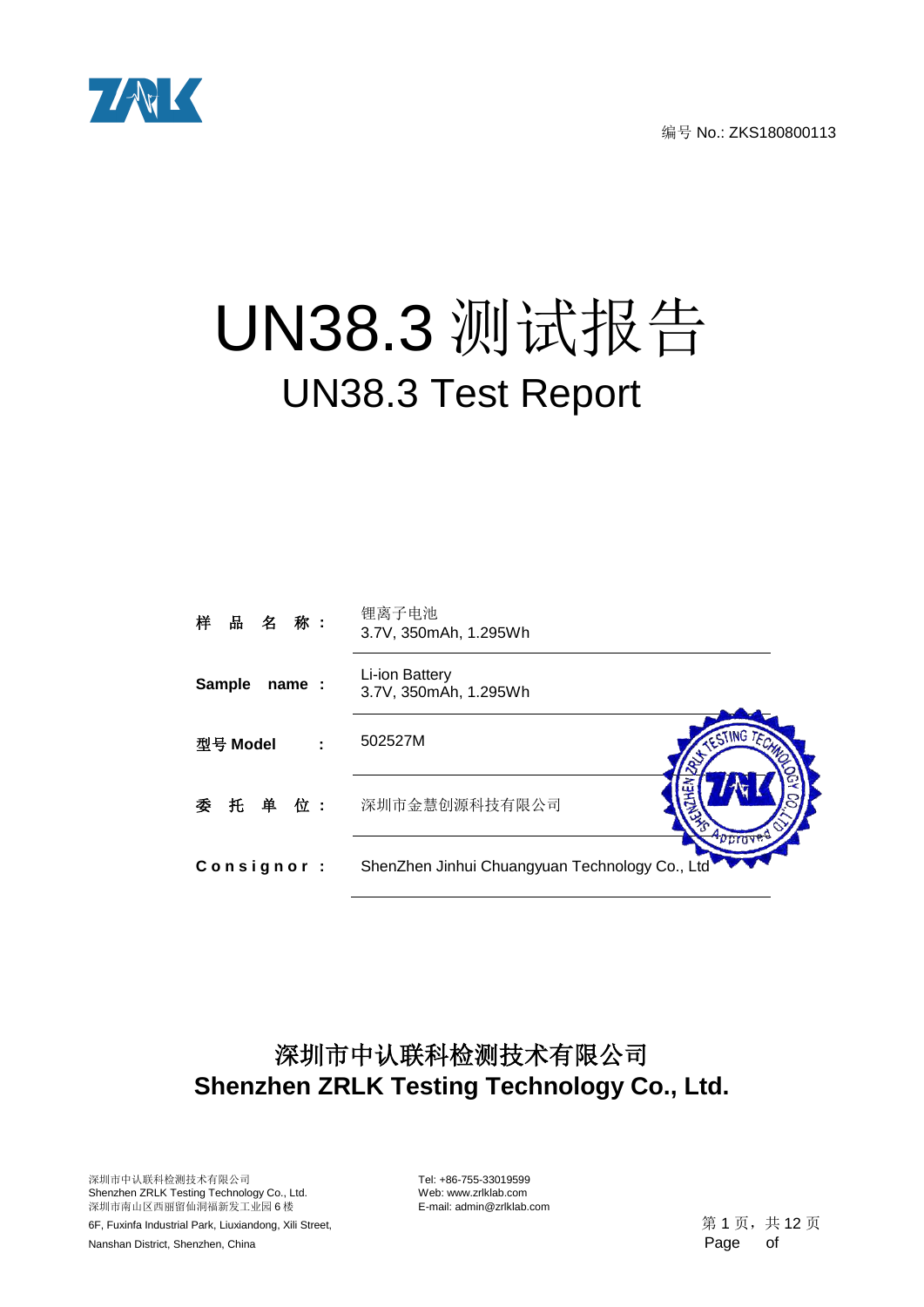

| 样品名称                                          | 中文<br>Chinese                                                                                                                                                                                                                                                                         | 锂离子电池<br>3.7V, 350mAh, 1.295Wh                                                                                                                            |                                                                                                                       |  |                    |                                                                                                                                                   |  |  |  |  |
|-----------------------------------------------|---------------------------------------------------------------------------------------------------------------------------------------------------------------------------------------------------------------------------------------------------------------------------------------|-----------------------------------------------------------------------------------------------------------------------------------------------------------|-----------------------------------------------------------------------------------------------------------------------|--|--------------------|---------------------------------------------------------------------------------------------------------------------------------------------------|--|--|--|--|
| Sample name                                   | 英文<br>English                                                                                                                                                                                                                                                                         | Li-ion Battery<br>3.7V, 350mAh, 1.295Wh                                                                                                                   |                                                                                                                       |  |                    |                                                                                                                                                   |  |  |  |  |
| 型号<br>Model                                   |                                                                                                                                                                                                                                                                                       | 502527M                                                                                                                                                   |                                                                                                                       |  |                    |                                                                                                                                                   |  |  |  |  |
| 样品编号<br>Sample No.                            |                                                                                                                                                                                                                                                                                       |                                                                                                                                                           | B01#~B18#<br>C01#~C25#                                                                                                |  |                    |                                                                                                                                                   |  |  |  |  |
| 委托单位<br>Consignor                             |                                                                                                                                                                                                                                                                                       |                                                                                                                                                           | 深圳市金慧创源科技有限公司<br>ShenZhen Jinhui Chuangyuan Technology Co., Ltd                                                       |  |                    |                                                                                                                                                   |  |  |  |  |
| 地址<br>Address                                 |                                                                                                                                                                                                                                                                                       |                                                                                                                                                           |                                                                                                                       |  |                    | 深圳市宝安区航城街道三围社区三围航空路 30 号 B 栋 316 316, Building B, No. 30,<br>Sanwei Aviation Road, Sanwei Community, Hangcheng Street, Bao 'an District, Shenzhen |  |  |  |  |
| 制造商<br>Manufacturer                           |                                                                                                                                                                                                                                                                                       |                                                                                                                                                           | 深圳市金慧创源科技有限公司<br>ShenZhen Jinhui Chuangyuan Technology Co., Ltd                                                       |  |                    |                                                                                                                                                   |  |  |  |  |
| 地址<br>Address                                 |                                                                                                                                                                                                                                                                                       |                                                                                                                                                           |                                                                                                                       |  |                    | 深圳市宝安区航城街道三围社区三围航空路 30 号 B 栋 316 316, Building B, No. 30,<br>Sanwei Aviation Road, Sanwei Community, Hangcheng Street, Bao 'an District, Shenzhen |  |  |  |  |
| 生产单位<br>Factory                               |                                                                                                                                                                                                                                                                                       | 深圳市金慧创源科技有限公司<br>ShenZhen Jinhui Chuangyuan Technology Co., Ltd                                                                                           |                                                                                                                       |  |                    |                                                                                                                                                   |  |  |  |  |
| 地址<br>Address                                 |                                                                                                                                                                                                                                                                                       | 深圳市宝安区航城街道三围社区三围航空路 30号 B 栋 316 316, Building B, No. 30,<br>Sanwei Aviation Road, Sanwei Community, Hangcheng Street, Bao 'an District, Shenzhen          |                                                                                                                       |  |                    |                                                                                                                                                   |  |  |  |  |
| 测试方法<br>和判定标准<br>Test method<br>and criterion |                                                                                                                                                                                                                                                                                       |                                                                                                                                                           | 联合国《关于危险货物运输的建议书 实验和标准手册》<br>ST/SG/AC.10/11/Rev.6, 38.3<br>Manual of Tests and Criteria<br>ST/SG/AC.10/11/Rev.6, 38.3 |  |                    | UNITED NATIONS "Recommendations on the TRANSPORT OF DANGEROUS GOODS"                                                                              |  |  |  |  |
| 样品外观<br>Appearance                            |                                                                                                                                                                                                                                                                                       |                                                                                                                                                           | 棱柱形电池, 尺寸 30.0*24.7*4.8mm<br>Prismatic battery, size 30.0*24.7*4.8mm                                                  |  |                    |                                                                                                                                                   |  |  |  |  |
| 样品接收日期<br>Accepted date                       | 2018-07-18                                                                                                                                                                                                                                                                            |                                                                                                                                                           | 测试起讫日期<br><b>Test date</b>                                                                                            |  | $2018 - 07 - 18$ ~ | 2018-08-13                                                                                                                                        |  |  |  |  |
| 测试项目<br>Test items                            |                                                                                                                                                                                                                                                                                       | 高度模拟、温度试验、振动、冲击、外部短路、挤压、过度充电、强制放电<br>Altitude simulation, Thermal test, Vibration, Shock, External short circuit, Crush,<br>Overcharge, Forced discharge. |                                                                                                                       |  |                    |                                                                                                                                                   |  |  |  |  |
| 测试结论<br>Conclusion                            | 经测试, 该样品符合联合国《关于危险货物运输的建议书 实验和标准手册》<br>ST/SG/AC.10/11/Rev.6, 38.3 标准要求。<br>The sample has passed the test items of UNITED NATIONS "Recommendations<br>on the TRANSPORT OF DANGEROUS GOODS" Manual of Tests and Criteria<br>ST/SG/AC.10/11/Rev.6, 38.3<br>签发日期(Issue date): 2018-08-15 |                                                                                                                                                           |                                                                                                                       |  |                    |                                                                                                                                                   |  |  |  |  |
| 编制<br>Compiler:                               | $\frac{20.41}{30}$                                                                                                                                                                                                                                                                    | 审核<br>Checker:                                                                                                                                            | №37 \$ <del>7</del><br>BYWC Luo                                                                                       |  | 批准<br>Approver:    | hijard<br>Lahm perz                                                                                                                               |  |  |  |  |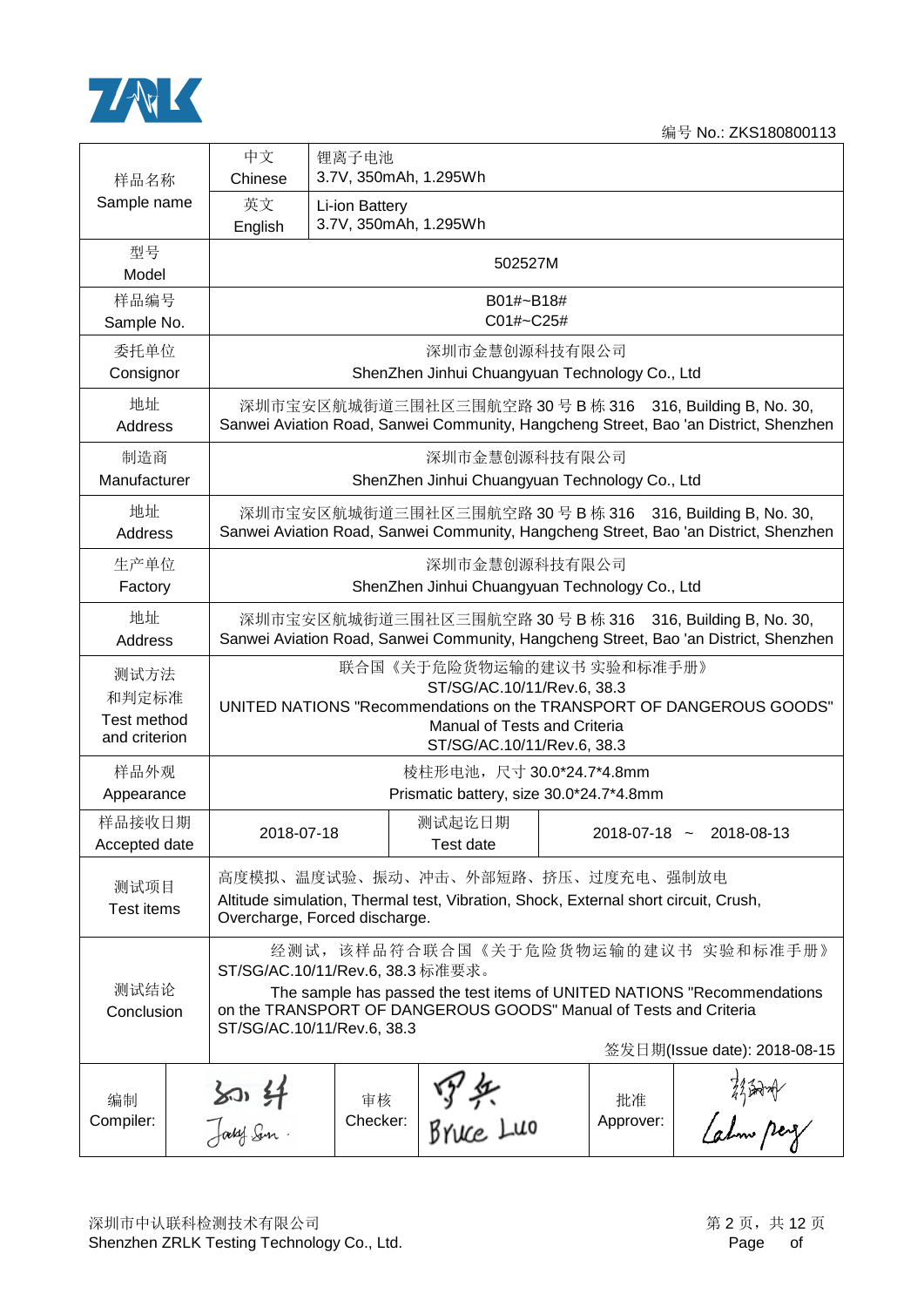

| 序号<br>No.                                                                                                                                       | 测试项目名称<br>Name of test            | 标准要求或标准条款号<br>Standard requirement or the clause<br>number of standard                                          | 测试结果<br>Test result     | 本项结论<br><b>Test conclusion</b> | 备注<br>Remarks |
|-------------------------------------------------------------------------------------------------------------------------------------------------|-----------------------------------|-----------------------------------------------------------------------------------------------------------------|-------------------------|--------------------------------|---------------|
| $\mathbf{1}$                                                                                                                                    | 高度模拟<br>Altitude simulation       | 联合国《关于危险货物运输的建议书 实验和<br>标准手册》 UN Manual of Tests and Criteria<br>ST/SG/AC.10/11/Rev.6, 38.3 试验 T.1 Test<br>T.1  | 见附表1<br>See Appendix 1  | 合格<br>Passed                   | $\prime$      |
| 2                                                                                                                                               | 温度试验<br>Thermal test              | 联合国《关于危险货物运输的建议书 实验和<br>标准手册》 UN Manual of Tests and Criteria<br>ST/SG/AC.10/11/Rev.6, 38.3 试验 T.2 Test<br>T.2  | 见附表 2<br>See Appendix 2 | 合格<br>Passed                   |               |
| 3                                                                                                                                               | 振动<br>Vibration                   | 联合国 《关于危险货物运输的建议书 实验和<br>标准手册》 UN Manual of Tests and Criteria<br>ST/SG/AC.10/11/Rev.6, 38.3 试验 T.3 Test<br>T.3 | 见附表 3<br>See Appendix 3 | 合格<br>Passed                   | $\prime$      |
| 4                                                                                                                                               | 冲击<br>Shock                       | 联合国《关于危险货物运输的建议书 实验和<br>标准手册》 UN Manual of Tests and Criteria<br>ST/SG/AC.10/11/Rev.6, 38.3 试验 T.4 Test<br>T.4  | 见附表 4<br>See Appendix 4 | 合格<br>Passed                   |               |
| 5                                                                                                                                               | 外部短路<br>External<br>short-circuit | 联合国《关于危险货物运输的建议书 实验和<br>标准手册》 UN Manual of Tests and Criteria<br>ST/SG/AC.10/11/Rev.6, 38.3 试验 T.5 Test<br>T.5  | 见附表 5<br>See Appendix 5 | 合格<br>Passed                   |               |
| 6                                                                                                                                               | 挤压<br>Crush                       | 联合国《关于危险货物运输的建议书 实验和<br>标准手册》 UN Manual of Tests and Criteria<br>ST/SG/AC.10/11/Rev.6, 38.3 试验 T.6 Test<br>T.6  | 见附表6<br>See Appendix 6  | 合格<br>Passed                   |               |
| $\overline{7}$                                                                                                                                  | 过度充电<br>Overcharge                | 联合国《关于危险货物运输的建议书 实验和<br>标准手册》 UN Manual of Tests and Criteria<br>ST/SG/AC.10/11/Rev.6, 38.3 试验 T.7 Test<br>T.7  | 见附表 7<br>See Appendix 7 | 合格<br>Passed                   |               |
| 8                                                                                                                                               | 强制放电<br>Forced discharge          | 联合国 《关于危险货物运输的建议书 实验和<br>标准手册》 UN Manual of Tests and Criteria<br>ST/SG/AC.10/11/Rev.6, 38.3 试验 T.8 Test<br>T.8 | 见附表8<br>See Appendix 8  | 合格<br>Passed                   |               |
| 测试环境条件<br>环境温度: 20℃ - 25℃; 环境湿度:<br>45% - 75%<br>Test environment<br>Ambient temperature: 20°C - 25°C, Ambient humidity: 45% - 75%<br>condition |                                   |                                                                                                                 |                         |                                |               |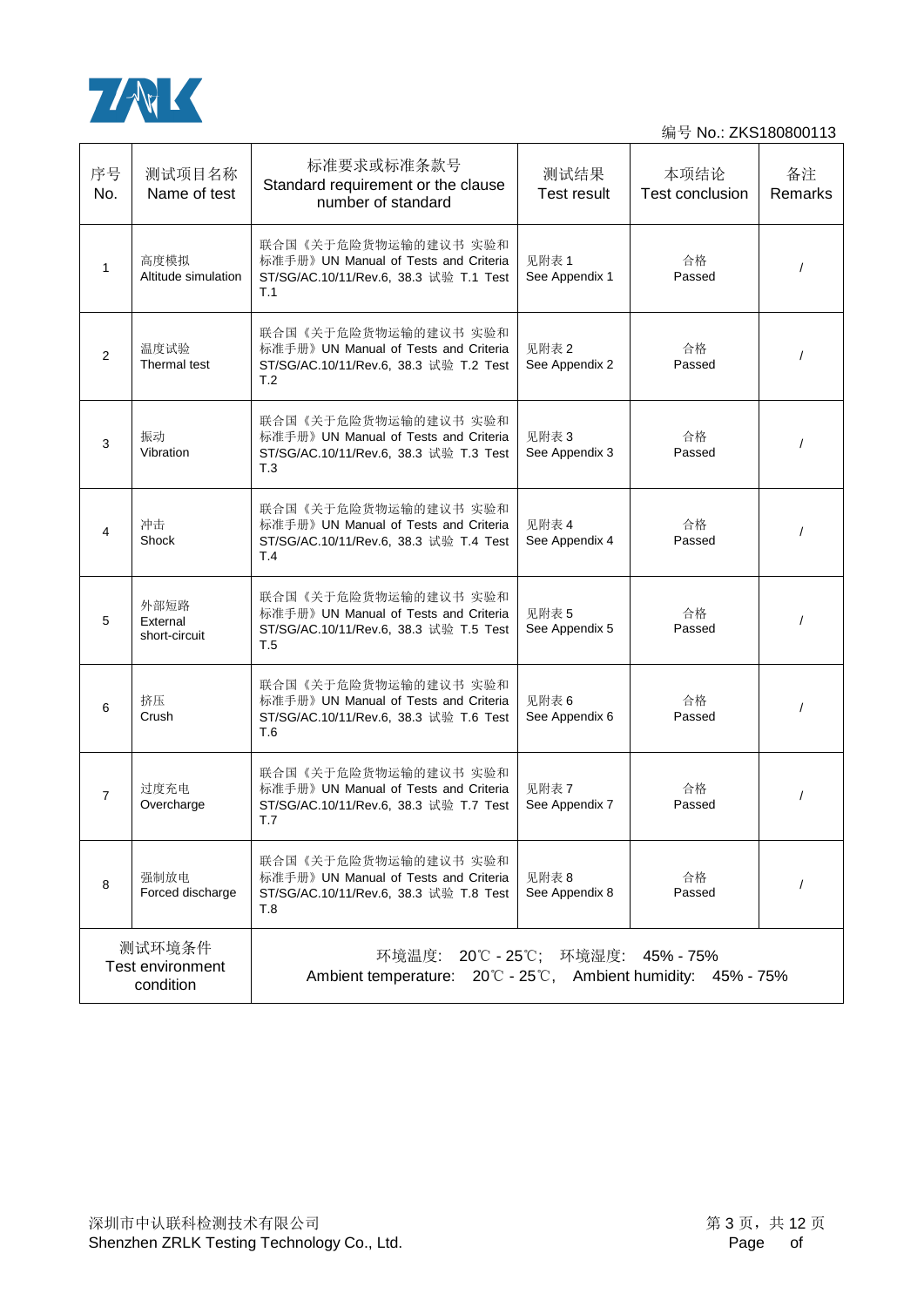

附 表 1

| Appendix 1         |                                                                                                                                                                                   |                              |                  |                             |                  |                     |                      |                     |  |
|--------------------|-----------------------------------------------------------------------------------------------------------------------------------------------------------------------------------|------------------------------|------------------|-----------------------------|------------------|---------------------|----------------------|---------------------|--|
| 序号<br>No.          | 1                                                                                                                                                                                 | 测试项目名称<br>Name of Test Items |                  | 高度模拟<br>Altitude simulation |                  |                     |                      |                     |  |
|                    | 样品状态                                                                                                                                                                              | 测试前 Before                   |                  | 测试后 After                   |                  | 质量损失                | 剩余电压                 |                     |  |
| 样品编号<br>Sample No. | Sample status                                                                                                                                                                     | 电池质量<br>$m_1(g)$             | 开路电压<br>$V_1(V)$ | 电池质量<br>m <sub>2</sub> (g)  | 开路电压<br>$V_2(V)$ | Mass loss<br>$(\%)$ | Residual OCV<br>(% ) | 测试结果<br>Test result |  |
| B01#               | 首次完全充电<br>1 CYC Fully Charged                                                                                                                                                     | 6.586                        | 4.18             | 6.586                       | 4.17             | 0.00                | 99.7                 | $\circ$             |  |
| B02#               | 首次完全充电<br>1 CYC Fully Charged                                                                                                                                                     | 6.619                        | 4.18             | 6.618                       | 4.18             | 0.02                | 99.9                 | $\circ$             |  |
| B03#               | 首次完全充电<br>1 CYC Fully Charged                                                                                                                                                     | 6.457                        | 4.17             | 6.457                       | 4.17             | 0.00                | 99.9                 | $\circ$             |  |
| B04#               | 首次完全充电<br>1 CYC Fully Charged                                                                                                                                                     | 6.593                        | 4.18             | 6.593                       | 4.18             | 0.00                | 99.9                 | $\circ$             |  |
| B05#               | 首次完全充电<br>1 CYC Fully Charged                                                                                                                                                     | 6.491                        | 4.18             | 6.491                       | 4.18             | 0.00                | 99.9                 | $\circ$             |  |
| B06#               | 首次完全充电<br>1 CYC Fully Charged                                                                                                                                                     | 6.432                        | 4.17             | 6.432                       | 4.17             | 0.00                | 99.9                 | $\circ$             |  |
| B07#               | 首次完全充电<br>1 CYC Fully Charged                                                                                                                                                     | 6.553                        | 4.18             | 6.553                       | 4.17             | 0.00                | 99.8                 | $\circ$             |  |
| B08#               | 首次完全充电<br>1 CYC Fully Charged                                                                                                                                                     | 6.623                        | 4.18             | 6.623                       | 4.18             | 0.00                | 99.9                 | $\circ$             |  |
| B09#               | 首次完全充电<br>1 CYC Fully Charged                                                                                                                                                     | 6.584                        | 4.17             | 6.582                       | 4.17             | 0.03                | 99.9                 | $\circ$             |  |
| B10#               | 首次完全充电<br>1 CYC Fully Charged                                                                                                                                                     | 6.549                        | 4.18             | 6.549                       | 4.18             | 0.00                | 99.8                 | $\circ$             |  |
| 以下空白               |                                                                                                                                                                                   |                              |                  |                             |                  |                     |                      |                     |  |
|                    |                                                                                                                                                                                   |                              |                  |                             |                  |                     |                      |                     |  |
|                    |                                                                                                                                                                                   |                              |                  |                             |                  |                     |                      |                     |  |
|                    |                                                                                                                                                                                   |                              |                  |                             |                  |                     |                      |                     |  |
|                    |                                                                                                                                                                                   |                              |                  |                             |                  |                     |                      |                     |  |
|                    |                                                                                                                                                                                   |                              |                  |                             |                  |                     |                      |                     |  |
|                    |                                                                                                                                                                                   |                              |                  |                             |                  |                     |                      |                     |  |
|                    |                                                                                                                                                                                   |                              |                  |                             |                  |                     |                      |                     |  |
|                    |                                                                                                                                                                                   |                              |                  |                             |                  |                     |                      |                     |  |
| 注:<br>Note:        | L-泄露; Ⅴ-排气; D-解体; R-破裂; F-起火; O-无泄露、无排气、无解体、无破裂、无起火。<br>L-Leakage, V-Venting, D-Disassembly, R-Rupture, F-Fire, O-No leakage, no venting,<br>no disassembly, no rupture & no fire |                              |                  |                             |                  |                     |                      |                     |  |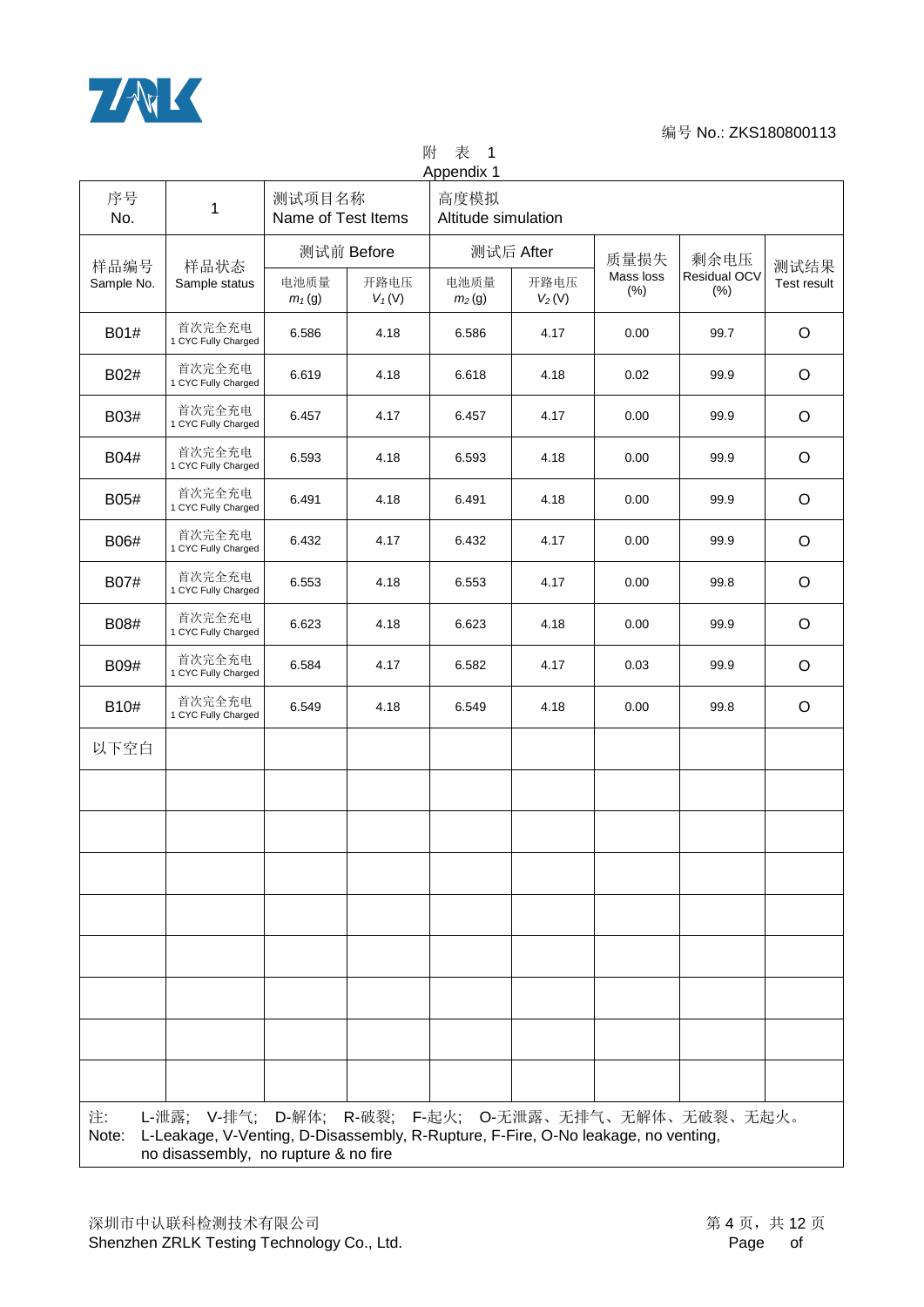

## 附 表 2

| 序号<br>No.   | $\overline{2}$                |                  | Appendix 2<br>测试项目名称<br>温度试验<br>Name of Test Items<br>Thermal test |                            |                  |                   |                        |                                                                                                                                                                                   |  |  |  |  |  |  |  |  |
|-------------|-------------------------------|------------------|--------------------------------------------------------------------|----------------------------|------------------|-------------------|------------------------|-----------------------------------------------------------------------------------------------------------------------------------------------------------------------------------|--|--|--|--|--|--|--|--|
| 样品编号        | 样品状态                          |                  | 测试前 Before                                                         |                            | 测试后 After        | 质量损失              | 剩余电压                   | 测试结果                                                                                                                                                                              |  |  |  |  |  |  |  |  |
| Sample No.  | Sample status                 | 电池质量<br>$m_1(g)$ | 开路电压<br>$V_1(V)$                                                   | 电池质量<br>m <sub>2</sub> (g) | 开路电压<br>$V_2(V)$ | Mass loss<br>(% ) | Residual OCV<br>$(\%)$ | Test result                                                                                                                                                                       |  |  |  |  |  |  |  |  |
| B01#        | 首次完全充电<br>1 CYC Fully Charged | 6.586            | 4.17                                                               | 6.583                      | 4.14             | 0.05              | 99.3                   | $\circ$                                                                                                                                                                           |  |  |  |  |  |  |  |  |
| B02#        | 首次完全充电<br>1 CYC Fully Charged | 6.618            | 4.18                                                               | 6.615                      | 4.15             | 0.05              | 99.3                   | O                                                                                                                                                                                 |  |  |  |  |  |  |  |  |
| B03#        | 首次完全充电<br>1 CYC Fully Charged | 6.457            | 4.17                                                               | 6.454                      | 4.15             | 0.05              | 99.5                   | O                                                                                                                                                                                 |  |  |  |  |  |  |  |  |
| B04#        | 首次完全充电<br>1 CYC Fully Charged | 6.593            | 4.18                                                               | 6.589                      | 4.14             | 0.06              | 99.1                   | $\circ$                                                                                                                                                                           |  |  |  |  |  |  |  |  |
| B05#        | 首次完全充电<br>1 CYC Fully Charged | 6.491            | 4.18                                                               | 6.488                      | 4.15             | 0.05              | 99.2                   | $\circ$                                                                                                                                                                           |  |  |  |  |  |  |  |  |
| B06#        | 首次完全充电<br>1 CYC Fully Charged | 6.432            | 4.17                                                               | 6.427                      | 4.14             | 0.08              | 99.3                   | $\circ$                                                                                                                                                                           |  |  |  |  |  |  |  |  |
| B07#        | 首次完全充电<br>1 CYC Fully Charged | 6.553            | 4.17                                                               | 6.548                      | 4.14             | 0.08              | 99.3                   | O                                                                                                                                                                                 |  |  |  |  |  |  |  |  |
| B08#        | 首次完全充电<br>1 CYC Fully Charged | 6.623            | 4.18                                                               | 6.619                      | 4.14             | 0.06              | 99.0                   | O                                                                                                                                                                                 |  |  |  |  |  |  |  |  |
| B09#        | 首次完全充电<br>1 CYC Fully Charged | 6.582            | 4.17                                                               | 6.578                      | 4.14             | 0.06              | 99.3                   | O                                                                                                                                                                                 |  |  |  |  |  |  |  |  |
| B10#        | 首次完全充电<br>1 CYC Fully Charged | 6.549            | 4.18                                                               | 6.545                      | 4.15             | 0.06              | 99.4                   | $\circ$                                                                                                                                                                           |  |  |  |  |  |  |  |  |
| 以下空白        |                               |                  |                                                                    |                            |                  |                   |                        |                                                                                                                                                                                   |  |  |  |  |  |  |  |  |
|             |                               |                  |                                                                    |                            |                  |                   |                        |                                                                                                                                                                                   |  |  |  |  |  |  |  |  |
|             |                               |                  |                                                                    |                            |                  |                   |                        |                                                                                                                                                                                   |  |  |  |  |  |  |  |  |
|             |                               |                  |                                                                    |                            |                  |                   |                        |                                                                                                                                                                                   |  |  |  |  |  |  |  |  |
|             |                               |                  |                                                                    |                            |                  |                   |                        |                                                                                                                                                                                   |  |  |  |  |  |  |  |  |
|             |                               |                  |                                                                    |                            |                  |                   |                        |                                                                                                                                                                                   |  |  |  |  |  |  |  |  |
|             |                               |                  |                                                                    |                            |                  |                   |                        |                                                                                                                                                                                   |  |  |  |  |  |  |  |  |
|             |                               |                  |                                                                    |                            |                  |                   |                        |                                                                                                                                                                                   |  |  |  |  |  |  |  |  |
|             |                               |                  |                                                                    |                            |                  |                   |                        |                                                                                                                                                                                   |  |  |  |  |  |  |  |  |
| 注:<br>Note: |                               |                  |                                                                    |                            |                  |                   |                        | L-泄露; Ⅴ-排气; D-解体; R-破裂; F-起火; O-无泄露、无排气、无解体、无破裂、无起火。<br>L-Leakage, V-Venting, D-Disassembly, R-Rupture, F-Fire, O-No leakage, no venting,<br>no disassembly, no rupture & no fire |  |  |  |  |  |  |  |  |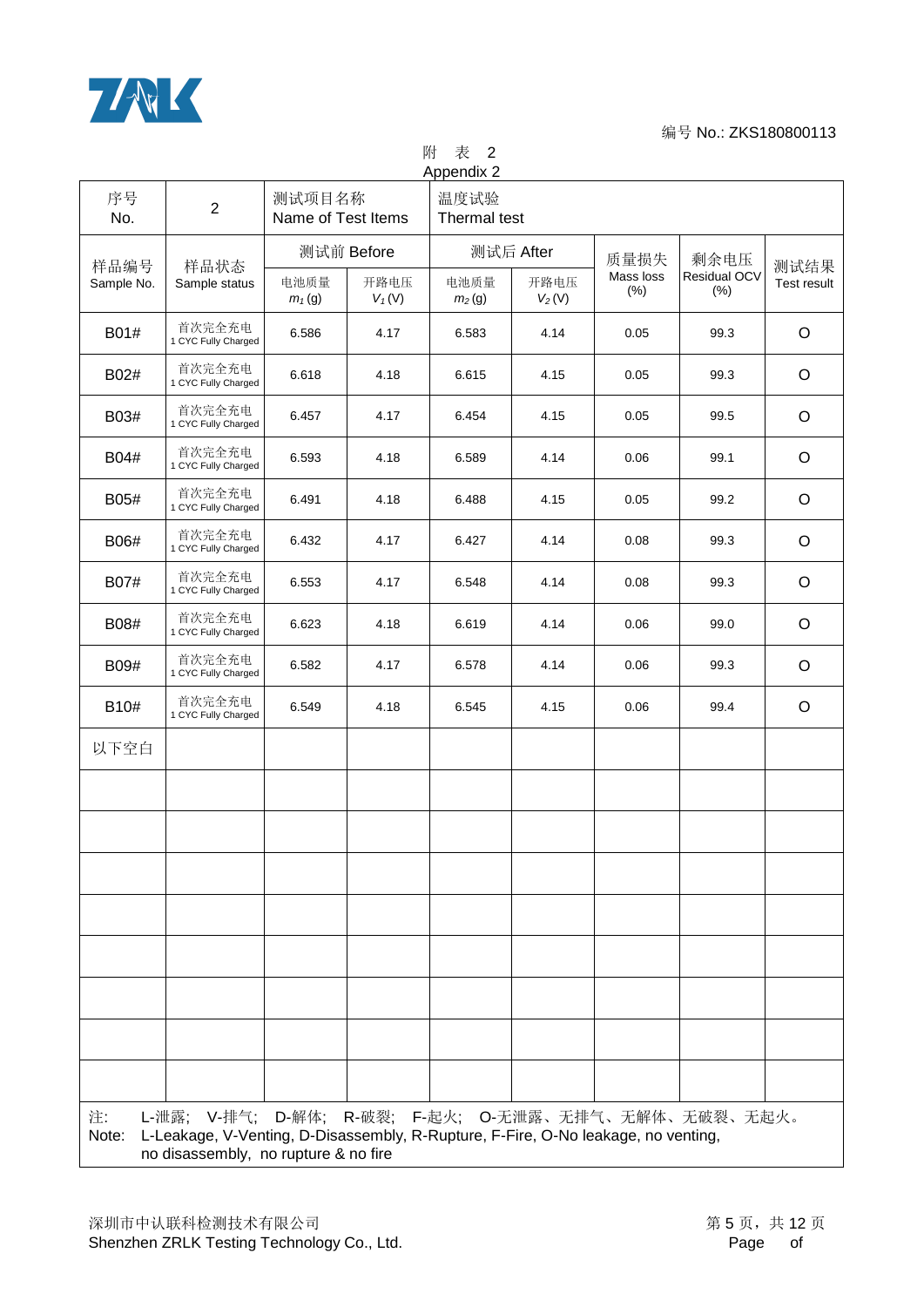

附 表 3 Appendix 3

| 序号<br>No.   | 3                                                                                                                                  | 测试项目名称<br>Name of Test Items |                  | 振动<br>Vibration            |                  |                      |                                                |             |
|-------------|------------------------------------------------------------------------------------------------------------------------------------|------------------------------|------------------|----------------------------|------------------|----------------------|------------------------------------------------|-------------|
| 样品编号        | 样品状态                                                                                                                               | 测试前 Before                   |                  |                            | 测试后 After        | 质量损失                 | 剩余电压                                           | 测试结果        |
| Sample No.  | Sample status                                                                                                                      | 电池质量<br>$m_1(g)$             | 开路电压<br>$V_1(V)$ | 电池质量<br>m <sub>2</sub> (g) | 开路电压<br>$V_2(V)$ | Mass loss<br>$(\% )$ | Residual OCV<br>(% )                           | Test result |
| B01#        | 首次完全充电<br>1 CYC Fully Charged                                                                                                      | 6.583                        | 4.14             | 6.583                      | 4.14             | 0.00                 | 100.0                                          | $\circ$     |
| B02#        | 首次完全充电<br>1 CYC Fully Charged                                                                                                      | 6.615                        | 4.15             | 6.614                      | 4.15             | 0.02                 | 100.0                                          | O           |
| B03#        | 首次完全充电<br>1 CYC Fully Charged                                                                                                      | 6.454                        | 4.15             | 6.454                      | 4.15             | 0.00                 | 100.0                                          | $\circ$     |
| B04#        | 首次完全充电<br>1 CYC Fully Charged                                                                                                      | 6.589                        | 4.14             | 6.589                      | 4.14             | 0.00                 | 100.0                                          | $\circ$     |
| B05#        | 首次完全充电<br>1 CYC Fully Charged                                                                                                      | 6.488                        | 4.15             | 6.486                      | 4.15             | 0.03                 | 100.0                                          | $\circ$     |
| B06#        | 首次完全充电<br>1 CYC Fully Charged                                                                                                      | 6.427                        | 4.14             | 6.427                      | 4.14             | 0.00                 | 100.0                                          | $\circ$     |
| B07#        | 首次完全充电<br>1 CYC Fully Charged                                                                                                      | 6.548                        | 4.14             | 6.548                      | 4.14             | 0.00                 | 100.0                                          | $\circ$     |
| B08#        | 首次完全充电<br>1 CYC Fully Charged                                                                                                      | 6.619                        | 4.14             | 6.618                      | 4.14             | 0.02                 | 100.0                                          | $\circ$     |
| B09#        | 首次完全充电<br>1 CYC Fully Charged                                                                                                      | 6.578                        | 4.14             | 6.578                      | 4.14             | 0.00                 | 100.0                                          | $\circ$     |
| B10#        | 首次完全充电<br>1 CYC Fully Charged                                                                                                      | 6.545                        | 4.15             | 6.545                      | 4.15             | 0.00                 | 100.0                                          | $\circ$     |
| 以下空白        |                                                                                                                                    |                              |                  |                            |                  |                      |                                                |             |
|             |                                                                                                                                    |                              |                  |                            |                  |                      |                                                |             |
|             |                                                                                                                                    |                              |                  |                            |                  |                      |                                                |             |
|             |                                                                                                                                    |                              |                  |                            |                  |                      |                                                |             |
|             |                                                                                                                                    |                              |                  |                            |                  |                      |                                                |             |
|             |                                                                                                                                    |                              |                  |                            |                  |                      |                                                |             |
|             |                                                                                                                                    |                              |                  |                            |                  |                      |                                                |             |
| 注:<br>Note: | L-泄露;<br>L-Leakage, V-Venting, D-Disassembly, R-Rupture, F-Fire, O-No leakage, no venting,<br>no disassembly, no rupture & no fire |                              |                  |                            |                  |                      | V-排气; D-解体; R-破裂; F-起火; O-无泄露、无排气、无解体、无破裂、无起火。 |             |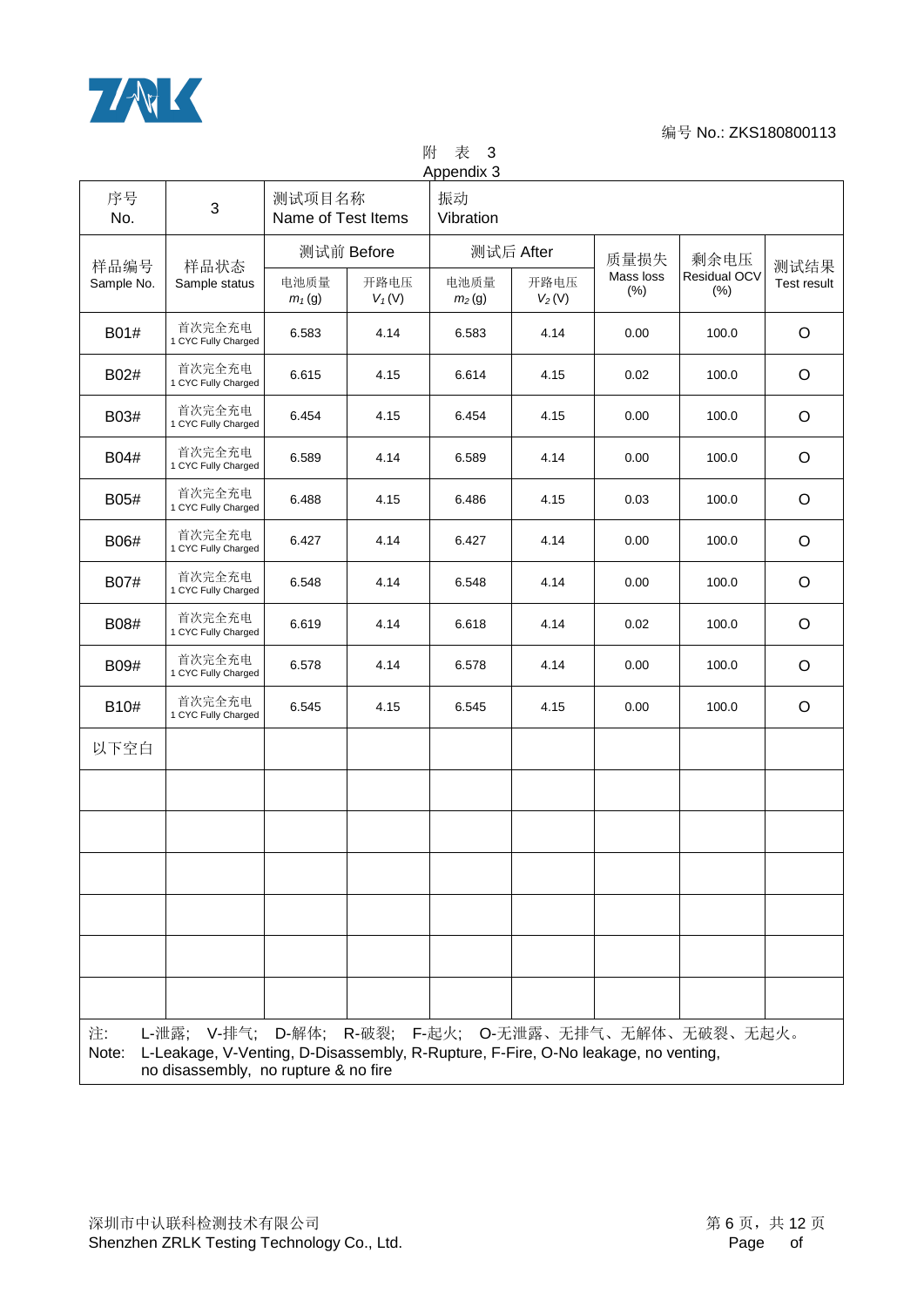

附 表 4 Appendix 4

| 序号<br>No.   | $\overline{\mathbf{4}}$                                                                                                                                                           | 测试项目名称<br>Name of Test Items |                  | Appendix +<br>冲击<br>Shock  |                  |                      |                         |             |  |
|-------------|-----------------------------------------------------------------------------------------------------------------------------------------------------------------------------------|------------------------------|------------------|----------------------------|------------------|----------------------|-------------------------|-------------|--|
| 样品编号        | 样品状态                                                                                                                                                                              |                              | 测试前 Before       |                            | 测试后 After        | 质量损失                 | 剩余电压                    | 测试结果        |  |
| Sample No.  | Sample status                                                                                                                                                                     | 电池质量<br>$m_1(g)$             | 开路电压<br>$V_1(V)$ | 电池质量<br>m <sub>2</sub> (g) | 开路电压<br>$V_2(V)$ | Mass loss<br>$(\% )$ | Residual OCV<br>$(\% )$ | Test result |  |
| B01#        | 首次完全充电<br>1 CYC Fully Charged                                                                                                                                                     | 6.583                        | 4.14             | 6.583                      | 4.14             | 0.00                 | 100.0                   | $\circ$     |  |
| B02#        | 首次完全充电<br>1 CYC Fully Charged                                                                                                                                                     | 6.614                        | 4.15             | 6.613                      | 4.15             | 0.02                 | 100.0                   | O           |  |
| B03#        | 首次完全充电<br>1 CYC Fully Charged                                                                                                                                                     | 6.454                        | 4.15             | 6.454                      | 4.15             | 0.00                 | 100.0                   | O           |  |
| B04#        | 首次完全充电<br>1 CYC Fully Charged                                                                                                                                                     | 6.589                        | 4.14             | 6.589                      | 4.14             | 0.00                 | 100.0                   | $\circ$     |  |
| B05#        | 首次完全充电<br>1 CYC Fully Charged                                                                                                                                                     | 6.486                        | 4.15             | 6.486                      | 4.15             | 0.00                 | 100.0                   | $\circ$     |  |
| B06#        | 首次完全充电<br>1 CYC Fully Charged                                                                                                                                                     | 6.427                        | 4.14             | 6.426                      | 4.14             | 0.02                 | 100.0                   | $\circ$     |  |
| B07#        | 首次完全充电<br>1 CYC Fully Charged                                                                                                                                                     | 6.548                        | 4.14             | 6.548                      | 4.14             | 0.00                 | 100.0                   | $\circ$     |  |
| B08#        | 首次完全充电<br>1 CYC Fully Charged                                                                                                                                                     | 6.618                        | 4.14             | 6.618                      | 4.14             | 0.00                 | 100.0                   | $\circ$     |  |
| B09#        | 首次完全充电<br>1 CYC Fully Charged                                                                                                                                                     | 6.578                        | 4.14             | 6.578                      | 4.14             | 0.00                 | 100.0                   | $\circ$     |  |
| B10#        | 首次完全充电<br>1 CYC Fully Charged                                                                                                                                                     | 6.545                        | 4.15             | 6.545                      | 4.15             | 0.00                 | 100.0                   | $\circ$     |  |
| 以下空白        |                                                                                                                                                                                   |                              |                  |                            |                  |                      |                         |             |  |
|             |                                                                                                                                                                                   |                              |                  |                            |                  |                      |                         |             |  |
|             |                                                                                                                                                                                   |                              |                  |                            |                  |                      |                         |             |  |
|             |                                                                                                                                                                                   |                              |                  |                            |                  |                      |                         |             |  |
|             |                                                                                                                                                                                   |                              |                  |                            |                  |                      |                         |             |  |
|             |                                                                                                                                                                                   |                              |                  |                            |                  |                      |                         |             |  |
|             |                                                                                                                                                                                   |                              |                  |                            |                  |                      |                         |             |  |
|             |                                                                                                                                                                                   |                              |                  |                            |                  |                      |                         |             |  |
|             |                                                                                                                                                                                   |                              |                  |                            |                  |                      |                         |             |  |
| 注:<br>Note: | L-泄露; Ⅴ-排气; D-解体; R-破裂; F-起火; O-无泄露、无排气、无解体、无破裂、无起火。<br>L-Leakage, V-Venting, D-Disassembly, R-Rupture, F-Fire, O-No leakage, no venting,<br>no disassembly, no rupture & no fire |                              |                  |                            |                  |                      |                         |             |  |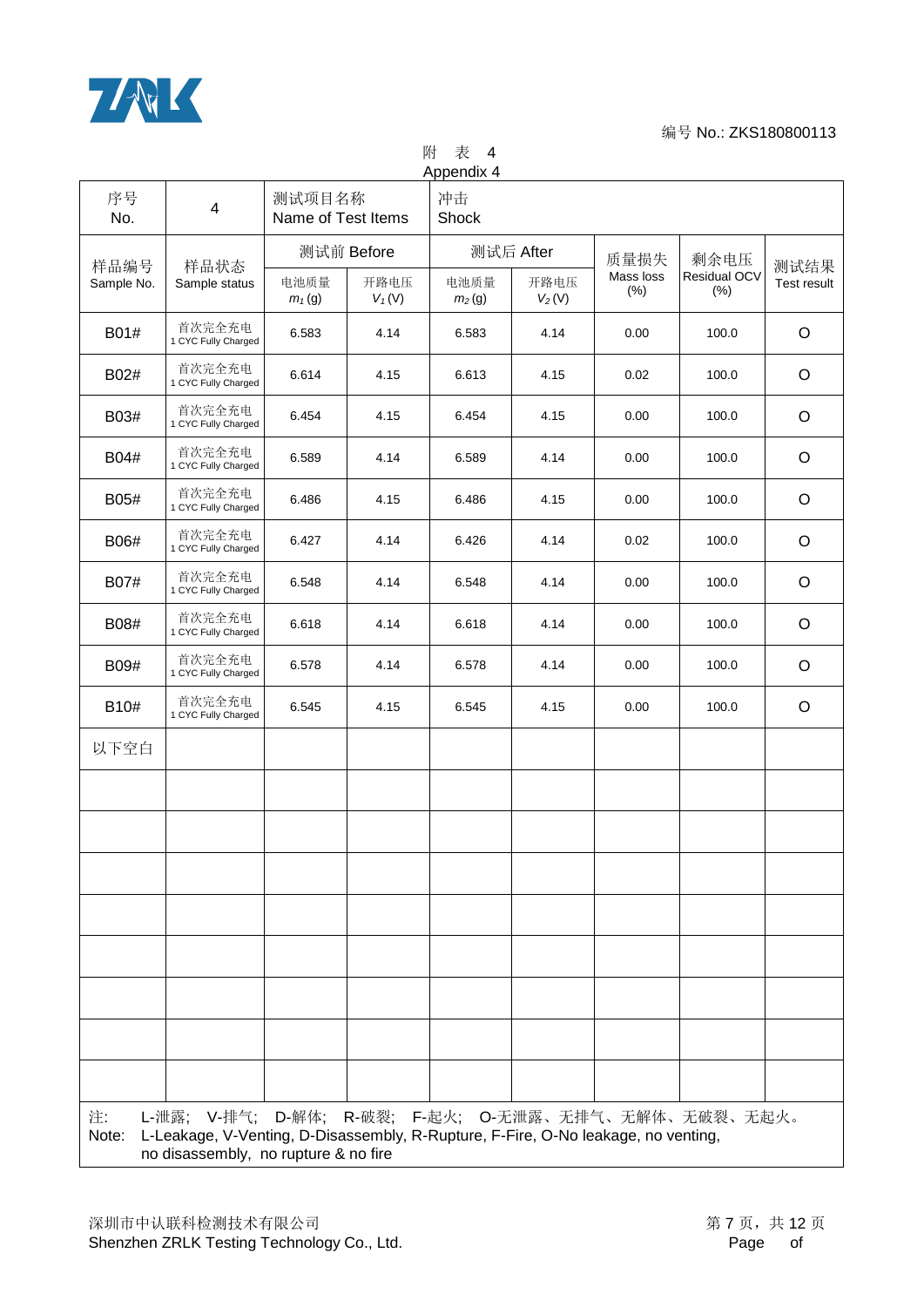

## 附 表 5

| Appendix 5         |                                           |  |                                               |  |                                                                          |                      |  |  |             |   |
|--------------------|-------------------------------------------|--|-----------------------------------------------|--|--------------------------------------------------------------------------|----------------------|--|--|-------------|---|
| 序号<br>No.          | 外部短路<br>测试项目名称<br>5<br>Name of Test Items |  |                                               |  | <b>External short circuit</b>                                            |                      |  |  |             |   |
| 样品编号<br>Sample No. | 样品状态<br>Sample status                     |  | 样品表面最高温度<br>Max. External Temperature<br>(°C) |  | 测试结果<br>Test result                                                      | 备注<br>Remark         |  |  |             |   |
| B01#               | 首次完全充电<br>1 CYC Fully Charged             |  | 57.3                                          |  | $\mathsf O$                                                              | $\sqrt{2}$           |  |  |             |   |
| B02#               | 首次完全充电<br>1 CYC Fully Charged             |  | 57.2                                          |  | $\mathsf O$                                                              | 1                    |  |  |             |   |
| B03#               | 首次完全充电<br>1 CYC Fully Charged             |  | 57.4                                          |  | $\circ$                                                                  | /                    |  |  |             |   |
| B04#               | 首次完全充电<br>1 CYC Fully Charged             |  | 57.3                                          |  | $\circ$                                                                  | 1                    |  |  |             |   |
| B05#               | 首次完全充电<br>1 CYC Fully Charged             |  | 57.3                                          |  | $\mathsf O$                                                              | $\sqrt{2}$           |  |  |             |   |
| B06#               | 首次完全充电<br>1 CYC Fully Charged             |  | 57.4                                          |  | $\mathsf O$                                                              | $\sqrt{\phantom{a}}$ |  |  |             |   |
| B07#               | 首次完全充电<br>1 CYC Fully Charged             |  | 57.3                                          |  | $\circ$                                                                  | $\sqrt{2}$           |  |  |             |   |
| B08#               | 首次完全充电<br>1 CYC Fully Charged             |  |                                               |  | 57.2                                                                     |                      |  |  | $\mathsf O$ | / |
| B09#               | 首次完全充电<br>1 CYC Fully Charged             |  | 57.1                                          |  | $\mathsf O$                                                              | Ι                    |  |  |             |   |
| B10#               | 首次完全充电<br>1 CYC Fully Charged             |  | 57.4                                          |  | $\mathsf O$                                                              | $\sqrt{2}$           |  |  |             |   |
| 以下空白               |                                           |  |                                               |  |                                                                          |                      |  |  |             |   |
|                    |                                           |  |                                               |  |                                                                          |                      |  |  |             |   |
|                    |                                           |  |                                               |  |                                                                          |                      |  |  |             |   |
|                    |                                           |  |                                               |  |                                                                          |                      |  |  |             |   |
|                    |                                           |  |                                               |  |                                                                          |                      |  |  |             |   |
|                    |                                           |  |                                               |  |                                                                          |                      |  |  |             |   |
|                    |                                           |  |                                               |  |                                                                          |                      |  |  |             |   |
|                    |                                           |  |                                               |  |                                                                          |                      |  |  |             |   |
|                    |                                           |  |                                               |  |                                                                          |                      |  |  |             |   |
| 注:<br>Note:        | D-解体; R-破裂; F-起火; O-无解体、无破裂、无起火。          |  |                                               |  | D-Disassembly, R-Rupture, F-Fire, O-No disassembly, no rupture & no fire |                      |  |  |             |   |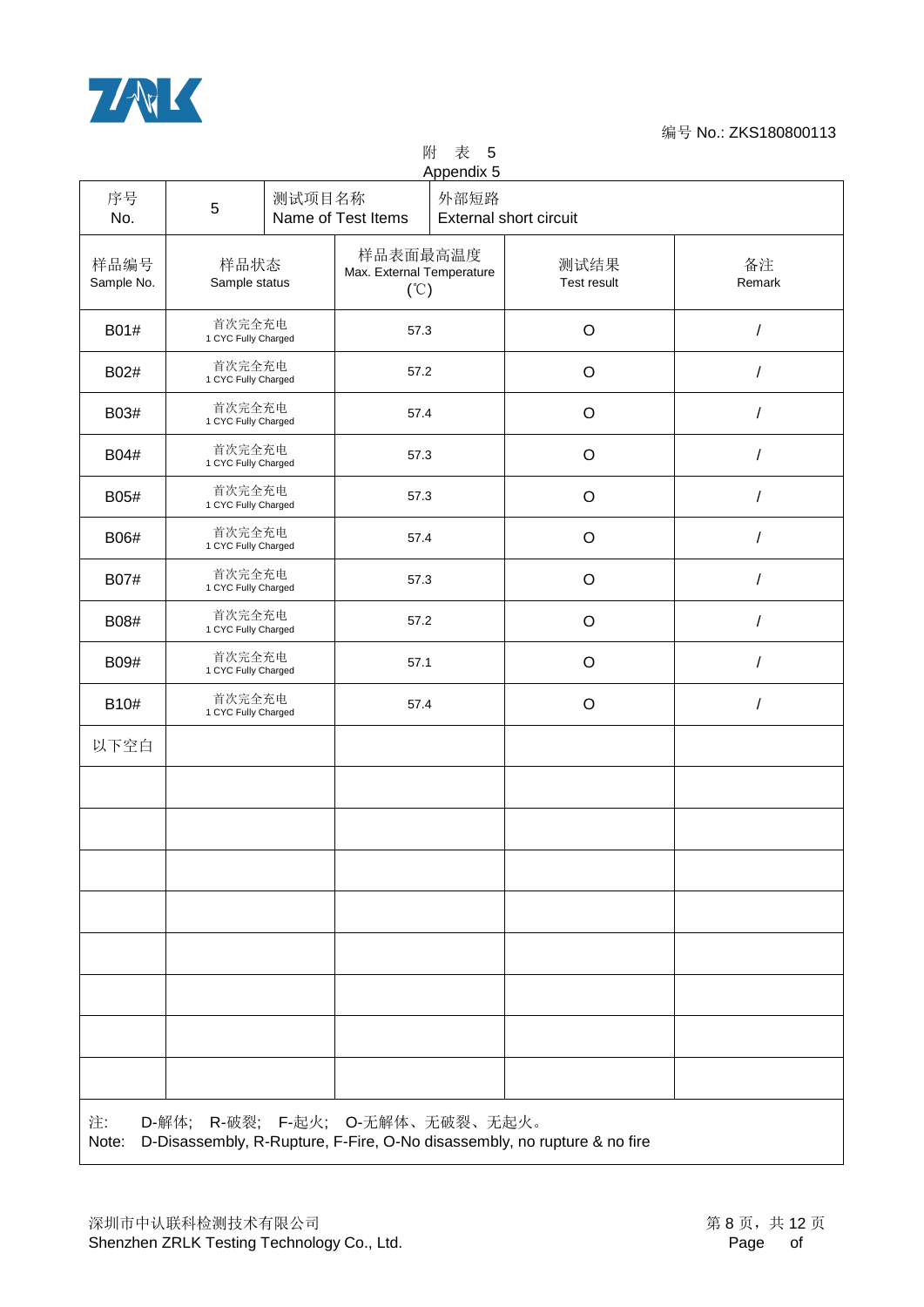

附 表 6

| Appendix 6         |                                                                                |                               |                                               |             |                     |                      |  |  |
|--------------------|--------------------------------------------------------------------------------|-------------------------------|-----------------------------------------------|-------------|---------------------|----------------------|--|--|
| 序号<br>No.          | $6\phantom{a}$                                                                 | 测试项目名称                        | Name of Test Items                            | 挤压<br>Crush |                     |                      |  |  |
| 样品编号<br>Sample No. | 样品状态<br>Sample status                                                          |                               | 样品表面最高温度<br>Max. External Temperature<br>(°C) |             | 测试结果<br>Test result | 备注<br>Remark         |  |  |
| C01#               | 首次50%容量<br>1 CYC 50% Capacity                                                  |                               | 24.2                                          |             | $\mathsf O$         | $\sqrt{\phantom{a}}$ |  |  |
| C02#               |                                                                                | 首次50%容量<br>1 CYC 50% Capacity |                                               | 24.3        | $\hbox{O}$          | $\sqrt{2}$           |  |  |
| C03#               | 首次 50%容量<br>1 CYC 50% Capacity                                                 |                               | 24.3                                          |             | $\hbox{O}$          | $\sqrt{\phantom{a}}$ |  |  |
| C04#               | 首次 50%容量<br>1 CYC 50% Capacity                                                 |                               | 24.4                                          |             | $\mathsf O$         | $\sqrt{2}$           |  |  |
| C05#               |                                                                                | 首次50%容量<br>1 CYC 50% Capacity |                                               | 24.2        | $\mathsf O$         | $\sqrt{\phantom{a}}$ |  |  |
| 以下空白               |                                                                                |                               |                                               |             |                     |                      |  |  |
|                    |                                                                                |                               |                                               |             |                     |                      |  |  |
|                    |                                                                                |                               |                                               |             |                     |                      |  |  |
|                    |                                                                                |                               |                                               |             |                     |                      |  |  |
|                    |                                                                                |                               |                                               |             |                     |                      |  |  |
|                    |                                                                                |                               |                                               |             |                     |                      |  |  |
|                    |                                                                                |                               |                                               |             |                     |                      |  |  |
|                    |                                                                                |                               |                                               |             |                     |                      |  |  |
|                    |                                                                                |                               |                                               |             |                     |                      |  |  |
| 注:<br>Note:        | F-起火; O-无解体、无起火。<br>D-解体;<br>D-Disassembly, F-Fire, O-No disassembly & no fire |                               |                                               |             |                     |                      |  |  |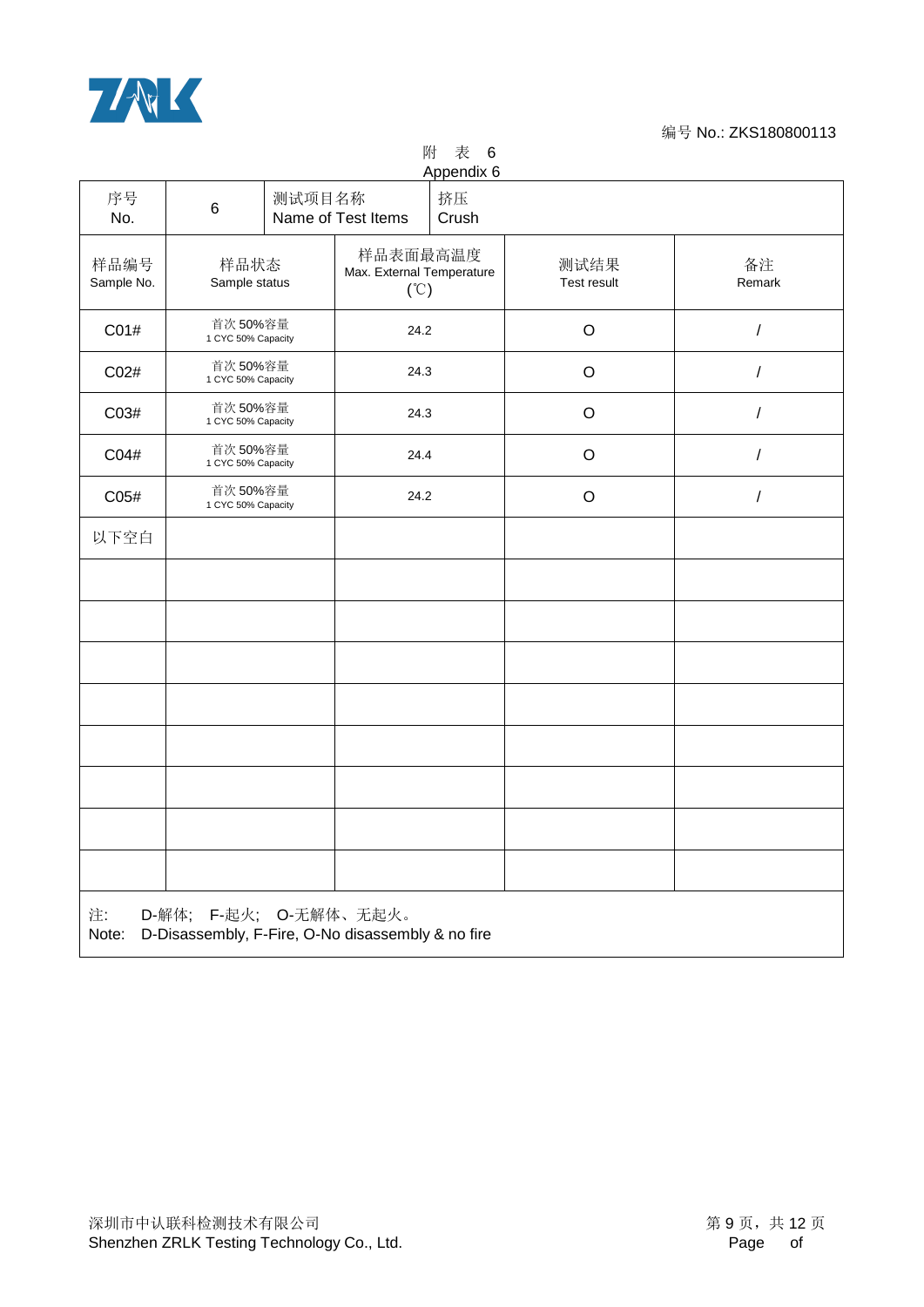

### 附 表 7

|                    | Appendix 7                                                                  |                         |                      |  |  |  |  |  |  |
|--------------------|-----------------------------------------------------------------------------|-------------------------|----------------------|--|--|--|--|--|--|
| 序号<br>No.          | 测试项目名称<br>$\overline{7}$<br>Name of Test Items                              | 过度充电<br>Overcharge      |                      |  |  |  |  |  |  |
| 样品编号<br>Sample No. | 样品状态<br>Sample status                                                       | 测试结果<br>Test result     | 备注<br>Remark         |  |  |  |  |  |  |
| B11#               | 首次完全充电<br>1 CYC Fully Charged                                               | $\circ$                 | I                    |  |  |  |  |  |  |
| B12#               | 首次完全充电<br>1 CYC Fully Charged                                               | $\mathsf O$             | $\sqrt{\phantom{a}}$ |  |  |  |  |  |  |
| B13#               | 首次完全充电<br>1 CYC Fully Charged                                               | $\mathsf O$             | 7                    |  |  |  |  |  |  |
| B14#               | 首次完全充电<br>1 CYC Fully Charged                                               | $\circ$                 | /                    |  |  |  |  |  |  |
| B15#               | 50次完全充电<br>50 CYC Fully Charged                                             | $\circ$                 |                      |  |  |  |  |  |  |
| B16#               | 50次完全充电<br>50 CYC Fully Charged                                             | $\mathsf O$             | /                    |  |  |  |  |  |  |
| B17#               | 50次完全充电<br>50 CYC Fully Charged                                             | $\circ$                 | $\prime$             |  |  |  |  |  |  |
| B18#               | 50次完全充电<br>50 CYC Fully Charged                                             | $\mathsf O$<br>$\prime$ |                      |  |  |  |  |  |  |
| 以下空白               |                                                                             |                         |                      |  |  |  |  |  |  |
|                    |                                                                             |                         |                      |  |  |  |  |  |  |
|                    |                                                                             |                         |                      |  |  |  |  |  |  |
|                    |                                                                             |                         |                      |  |  |  |  |  |  |
|                    |                                                                             |                         |                      |  |  |  |  |  |  |
|                    |                                                                             |                         |                      |  |  |  |  |  |  |
|                    |                                                                             |                         |                      |  |  |  |  |  |  |
|                    |                                                                             |                         |                      |  |  |  |  |  |  |
|                    |                                                                             |                         |                      |  |  |  |  |  |  |
| 注:<br>Note:        | D-解体; F-起火; O-无解体、无起火。<br>D-Disassembly, F-Fire, O-No disassembly & no fire |                         |                      |  |  |  |  |  |  |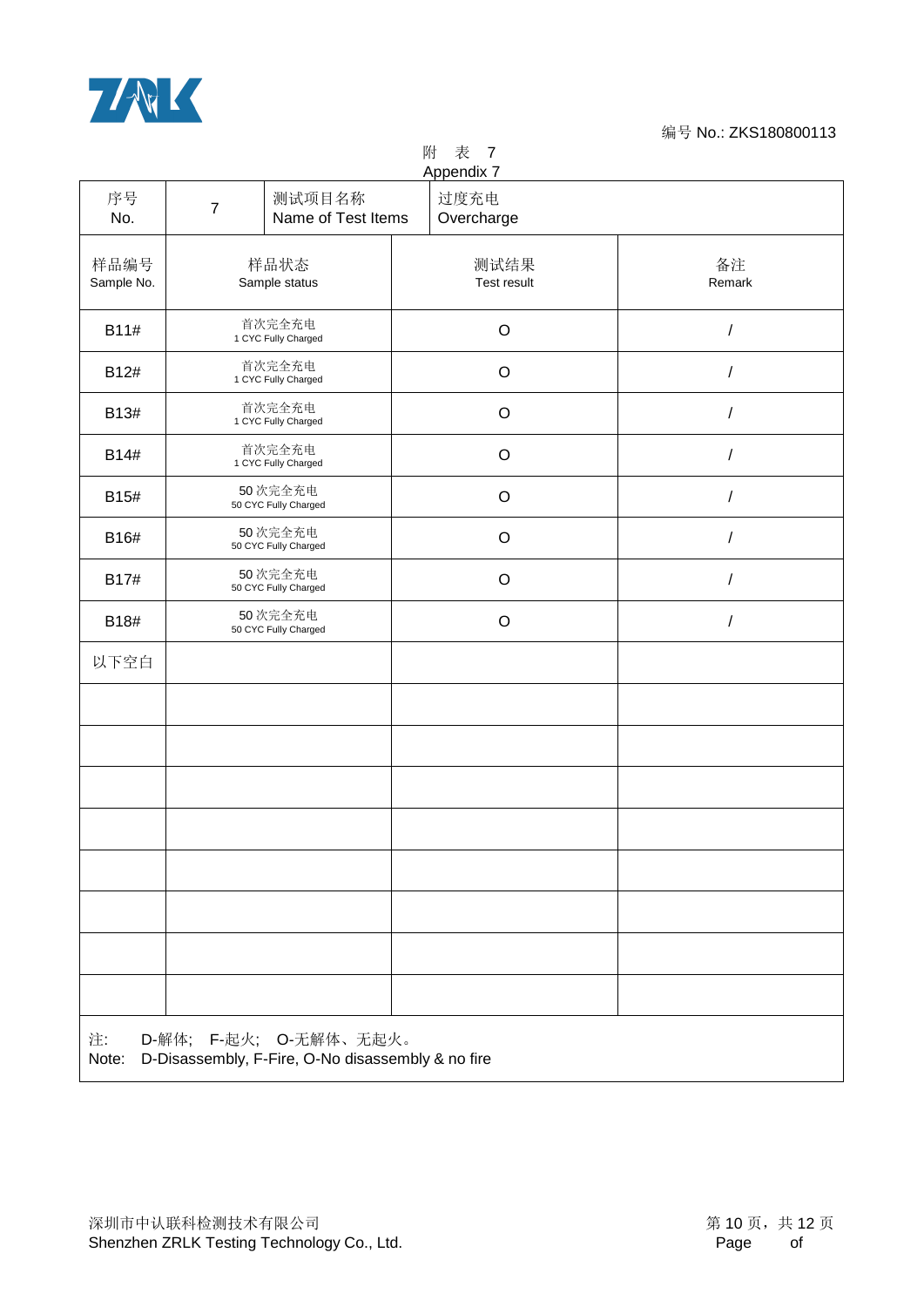

## 附 表 8

| 序号<br>No.          | 8 | 测试项目名称<br>Name of Test Items       | Appendix 8<br>强制放电<br>Forced discharge |              |
|--------------------|---|------------------------------------|----------------------------------------|--------------|
| 样品编号<br>Sample No. |   | 样品状态<br>Sample status              | 测试结果<br>Test result                    | 备注<br>Remark |
| C06#               |   | 首次完全放电<br>1 CYC Fully Discharged   | O                                      |              |
| C07#               |   | 首次完全放电<br>1 CYC Fully Discharged   | $\circ$                                |              |
| C08#               |   | 首次完全放电<br>1 CYC Fully Discharged   | $\circ$                                | $\prime$     |
| C09#               |   | 首次完全放电<br>1 CYC Fully Discharged   | $\circ$                                | $\prime$     |
| C10#               |   | 首次完全放电<br>1 CYC Fully Discharged   | $\circ$                                |              |
| C11#               |   | 首次完全放电<br>1 CYC Fully Discharged   | $\circ$                                | 1            |
| C12#               |   | 首次完全放电<br>1 CYC Fully Discharged   | $\circ$                                |              |
| C13#               |   | 首次完全放电<br>1 CYC Fully Discharged   | O                                      | $\prime$     |
| C14#               |   | 首次完全放电<br>1 CYC Fully Discharged   | O                                      |              |
| C15#               |   | 首次完全放电<br>1 CYC Fully Discharged   | $\circ$                                |              |
| C16#               |   | 50次完全放电<br>50 CYC Fully Discharged | O                                      | $\prime$     |
| C17#               |   | 50次完全放电<br>50 CYC Fully Discharged | O                                      |              |
| C18#               |   | 50次完全放电<br>50 CYC Fully Discharged | O                                      |              |
| C19#               |   | 50次完全放电<br>50 CYC Fully Discharged | O                                      |              |
| C20#               |   | 50次完全放电<br>50 CYC Fully Discharged | O                                      |              |
| C21#               |   | 50次完全放电<br>50 CYC Fully Discharged | O                                      |              |
| C22#               |   | 50次完全放电<br>50 CYC Fully Discharged | $\mathsf O$                            |              |
| C23#               |   | 50次完全放电<br>50 CYC Fully Discharged | $\circ$                                |              |
| C24#               |   | 50次完全放电<br>50 CYC Fully Discharged | O                                      |              |
| C25#               |   | 50次完全放电<br>50 CYC Fully Discharged | O                                      |              |

注: D-解体; F-起火; O-无解体、无起火。 Note: D-Disassembly, F-Fire, O-No disassembly & no fire